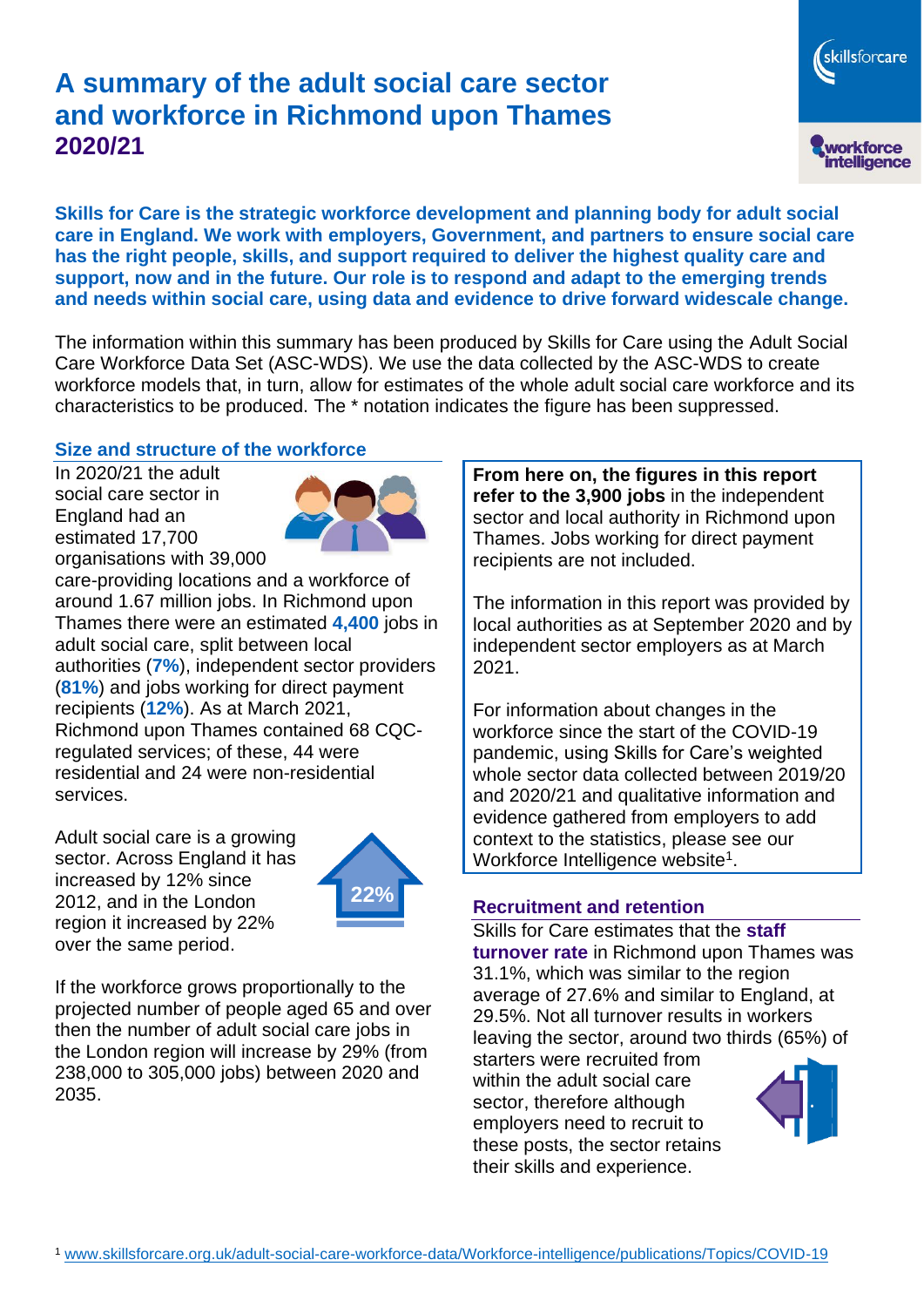Adult social care has an experienced 'core' of workers. Workers in Richmond upon Thames had on average **10.3 years of experience in the sector** and 84% of the workforce had been working in the sector for at least three years.

Using both workforce intelligence evidence and our links with employers and stakeholders across England, we know that recruitment and retention is one of the largest issues faced by employers. We have many resources and tools available to help, for example the 'Values-based recruitment and retention toolkit'<sup>2</sup> and 'Seeing potential: widen your talent pool'. <sup>3</sup> For more information please visit: [www.skillsforcare.org.uk/recruitment-retention](http://www.skillsforcare.org.uk/recruitment-retention)

#### **Employment information**

We estimate Richmond upon Thames had **3,900**

adult social care jobs employed in the local authority and independent sectors. These included 375 managerial roles, 200 regulated professionals, 2,700 direct care (including 2,200 care workers), and 550 othernon-care proving roles.

The average number of **sickness days** taken in the last year in Richmond upon Thames was 10.1, (8.5 in London and 9.5 across England). With an estimated directly employed workforce of 3,500, this would mean employers in Richmond upon Thames lost approximately **36,000 days to sickness in 2020/21**. In England levels of staff sickness have nearly doubled over the course of the pandemic between 2019/20 and 2020/21, in total around 6 million extra days were lost to sickness than in the year before.

Around two fifths (39%) of the workforce in Richmond upon Thames were on zero-hours contracts. Over half (58%) of the workforce usually worked full-time hours and 42% were part-time.

### **Chart 1. Proportion of workers on zero hours contracts by area**

**England** London Richmond upon Thames



### **Workforce demographics**

The majority (82%) of the workforce in Richmond upon Thames were female, and the average age was 45.8 years old.



Workers aged 24 and under made up 7% of the workforce and workers aged over 55 represented 29%. Given this age profile approximately 1,100 people will be reaching retirement age in the next 10 years.

Nationality varied by region, in England 83% of the workforce identified as British, while in the London region this was 63%. An estimated 64% of the workforce in Richmond upon Thames identified as British, 18% identified as of an EU nationality and 18% a non-EU nationality, therefore there was a similar reliance on EU and non-EU workers.

### **Pay**



Table 1 shows the full-time equivalent annual or hourly pay rate of selected job roles in Richmond upon Thames (area), London (region) and England. All

figures represent the independent sector as at March 2021, except social workers which represent the local authority sector as at September 2020. At the time of analysis, the National Living Wage was £8.72.

#### **Table 1. Average pay rate of selected job roles by area**

|                                 | <b>England</b> | Region  | Area    |
|---------------------------------|----------------|---------|---------|
| Full-time equivalent annual pay |                |         |         |
| Social Worker <sup>t</sup>      | £37,100        | £44,500 | £47,000 |
| Registered nurse                | £33,600        | £34,700 | £34,400 |
| Hourly pay                      |                |         |         |
| <b>National Living</b><br>Wage  | £8.72          | £8.72   | £8.72   |
| Senior care worker              | £10.00         | £10.43  | £10.44  |
| Care worker                     | £9.29          | £9.70   | £10.30  |
| Support and<br>outreach         | £9.53          | £10.19  |         |

†Local authority social workers only.

Please note that pay varies by sector, with local authority pay generally being higher than independent sector pay.

[www.skillsforcare.org.uk/vba](http://www.skillsforcare.org.uk/vba)